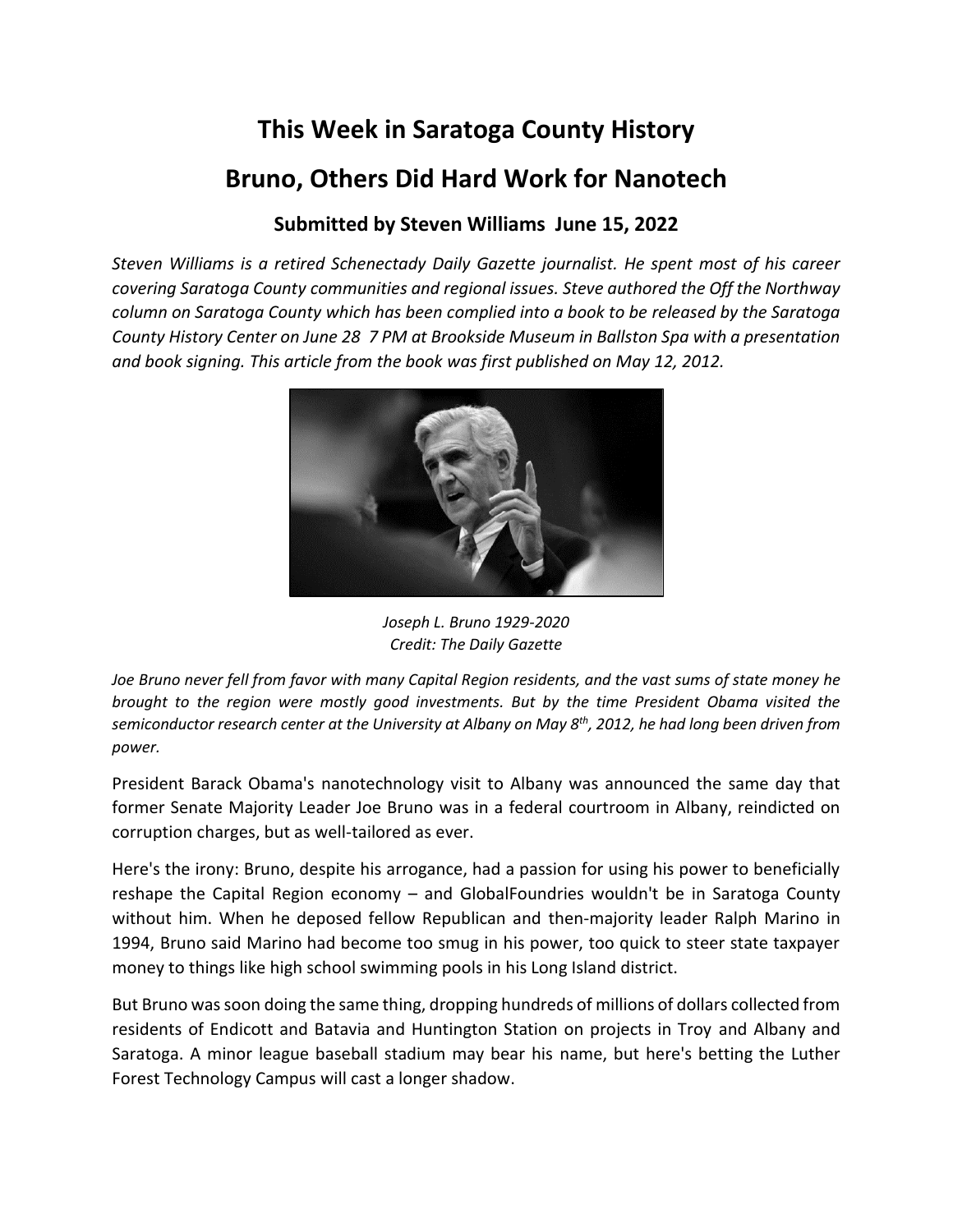Bruno sank \$100 million of state money into developing the enormous industrial park in Malta and Stillwater, the kind of money it takes to turn the middle of nowhere into somewhere. Like Bruno, many if not most of the people who did the heavy lifting that led to the region landing GlobalFoundries have exited public life, voluntarily or not.

Luther Forest was really the second choice for where to build a Capital Region chip plant, after the North Greenbush Town Board rejected Bruno's dream of a semiconductor manufacturer located there, among the fields overlooking the Albany skyline.

The Rensselaer County town simply said no. In Malta it took some convincing. At the time, people were treating the 1,400 acres of pine plantation as their private woods, so turning it into an enormous industrial park was divisive, believe it or not. Public hearings on the tech park could be as tense as an air traffic control room. The Town Board held dozens of meetings on trails, traffic and environmental safeguards, meetings that lasted until past an owl's bedtime.

David Meager, who was Malta town supervisor at the time, said some of the recent glowing national reports about GlobalFoundriestransforming the upstate economy "didn't really give any indication of the hard work and heavy lifting that went in early on."

Meager said more credit should go to Ken Green and Jack Kelley, the top leadership at the Saratoga Economic Development Corp. when the technology campus was first proposed, in secretive discussions between 1998 and 2002. Neither is with SEDC any longer.

Green brilliantly and tactfully coaxed the complex project through town zoning approvals in Malta and Stillwater until final approval in 2004, and he was at the edge of the stage when Gov. George Pataki announced a tentative deal for a chip plant in 2006, the deal that coaxed what was then AMD with an unprecedented \$1.4 billion in state cash and future tax breaks. (Bruno, of course, was instrumental in that package, too.) But Green would pick up two too many DWIs, spend a few months in jail, and move to Florida. Kelley left SEDC for a private real estate job.

Since his resignation in 2008 and first indictment in 2009, Bruno's name has also disappeared from the credit lines. (Bruno's two 2009 convictions were overturned by an appeals court last November, but he now faces charges all over again in a fresh federal indictment.) Nevertheless, the \$100 million in state money that went into developing the technology campus was almost all Bruno's doing.

"There were endless studies that had to be done up front. The site had to be analyzed, and Joe made sure the money was there," Meager said.

Then there's water. Chip plants need lots of it, and Luther Forest was a dozen miles from the nearest river. Saratoga County supervisors argue that their financing of the county water system in 2008 was a courageous step, integral to attracting a chip plant. They took the step before there was a final deal for the plant, basically diving based on a promise the pool would be filled. Without the chip plant, the water system wasn't going to support itself, even with the \$30 million Bruno promised it.